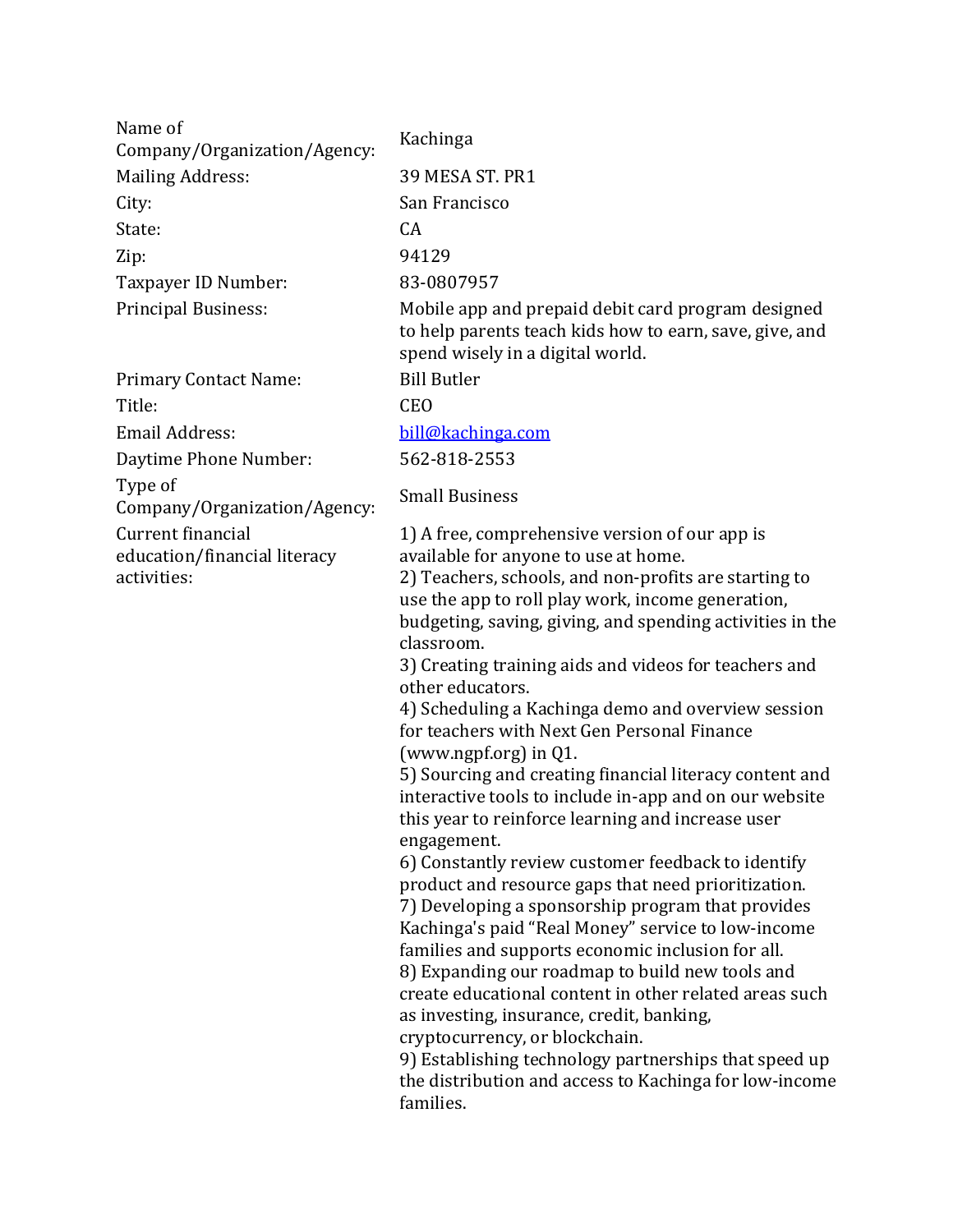Interest in becoming a national Jump\$tart Coalition Partner:

10) Reaching out to local non-profits that provide existing services to homeless and low-income families to explore ways to collaborate.

Kachinga's mission is to bring financial literacy to the next generation. This means more to our team than just providing customers with basic self-service financial products. Our founders, who happen to be parents, developed Kachinga because we know how important early education is to establish healthy financial habits for life.

Unfortunately, there are too few states that require financial courses at school; and parents often do not have the time or the expertise to teach kids themselves. This is a significant issue considering the outcome—50%+ of the population living paycheck to paycheck, 22% are unbanked or underbanked, and  $25%$  are unable to cover a  $$1k$  emergency. Kachinga's current program provides families with options to teach kids practical lessons on how to earn, save, give, and spend wisely.

I first learned about Jump\$tart while at Experian, where I worked over a decade in various roles. My early responsibilities were focused on helping the unbanked/underbanked consumer gain access to credit. Our team conducted studies and implemented programs to support economic inclusion for many thin-file or no-file consumers. Since then, I've now worked with all three bureaus and many of the Jump\$tart's national partners. In fact, several of our active projects at Kachinga involve ongoing discussions with these partners.

Kachinga is focused on financial literacy with access to all, and our mission and activity is aligned to Jump\$tart's objectives. After learning more about the organization, programs, and scheduled activities and events, we are even more excited to participate. Thank you for the consideration!

Reference Organization: NextGen Personal Finance

## Email: yanely@ngpf.org

Business Affiliation: We are planning to work with NGFP available teaching resources to share or develop teaching moments for our customers. Sharing the Kachinga app with NGPF's

Reference Contact Name : Yanely Espinal

Daytime Phone: 718-644-1725